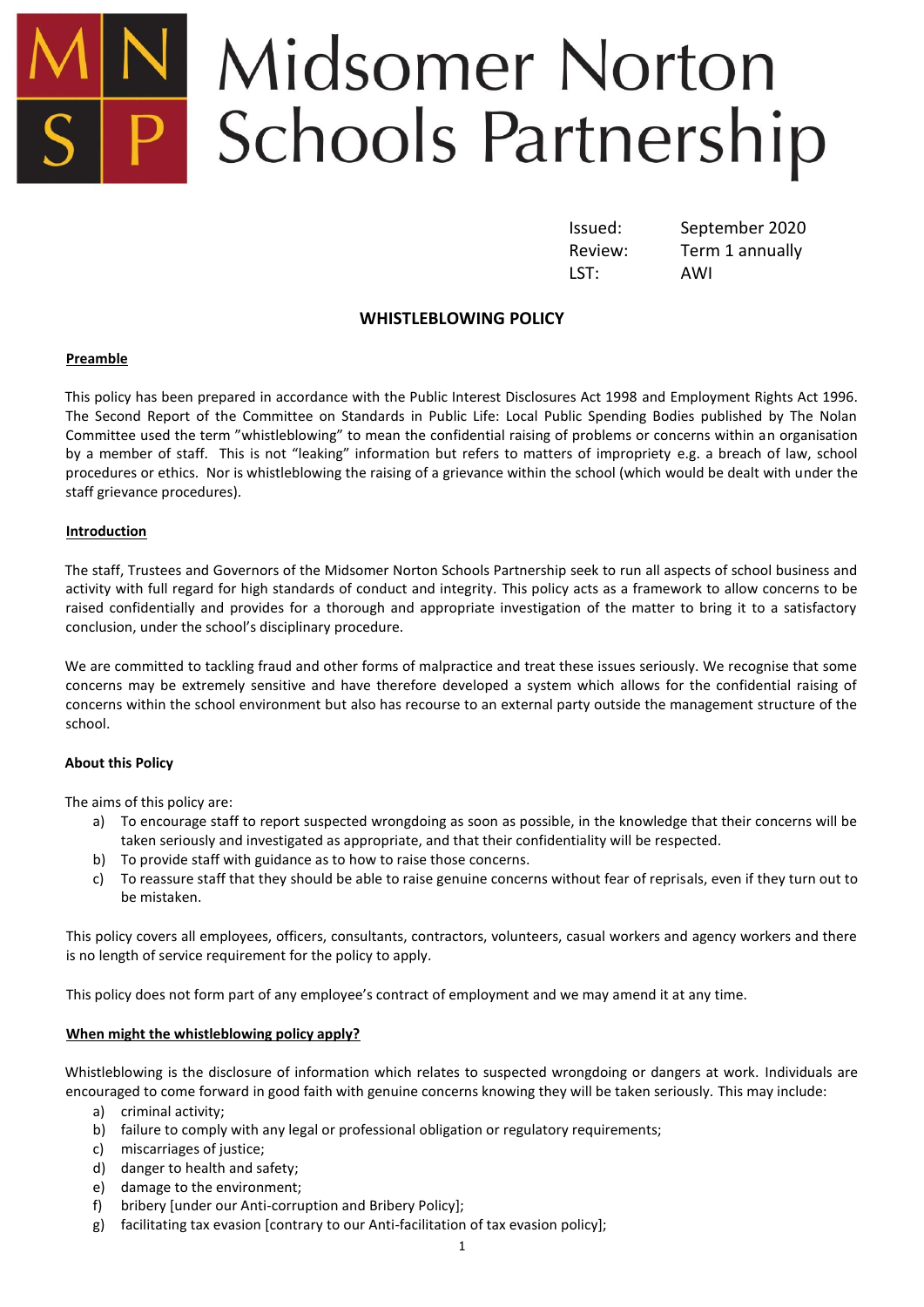- h) financial fraud or mismanagement;
- i) breach of our internal policies and procedures [including our Code of Conduct
- j) conduct likely to damage our reputation or financial wellbeing;
- k) unauthorised disclosure of confidential information
- l) negligence;
- m) the deliberate concealment of any of the above matters.

A whistleblower should ask a few questions before taking action:

- Is it, or do you believe it to be, illegal?
- Is it, or do you believe it to be, against codes of practice issued by the school, the LEA, the DfE or a professional body?
- Does it contradict what the employee has been taught, or should have been taught?
- Is it about an individual's behaviour or is it about general working practices?
- Is it a Health and Safety issue?
- Is it a Child Protection issue?
- Has the whistleblower witnessed the incident?

A whistleblower is a person who raises a genuine concern relating to any of the above. If you have any genuine concerns related to suspected wrongdoing or danger affecting any of our activities (a whistleblowing concern) you should report it under this policy. If any individual raises malicious unfounded concerns or attempts to make mischief, this will also be taken seriously and may constitute a disciplinary offence or require some other form of penalty appropriate to the circumstances. This policy should also not be used for complaints relating to your own personal circumstances, such as the way you have been treated at work. In those cases, you should use the Grievance Procedure [or Anti-harassment and Bullying Policy as appropriate].

This policy should not be used for complaints relating to the safeguarding of children. In those cases, you should use the MNSP Child Protection and Safeguarding Policy and report your concerns in accordance with the Keeping Children Safe in Education Statutory Guidance. If your complaint is not dealt with adequately under the Safeguarding Policy you should report this under this policy.

All allegations should be capable of being dealt with through the disciplinary procedure and will be considered appropriately.

If you are uncertain whether something is within the scope of this policy you should seek advice from your headteacher or the CEO whose contact details are at the end of this policy.

Where the alleged activity or behaviour cannot be dealt with under the scope of other procedures then consideration should be given to using this whistleblowing policy eg:

- manipulation of accounting records and finances
- inappropriate use of school assets or funds
- decision-making for personal gain
- any criminal activity
- damage to the environment of the school
- dangerous practices
- abuse of position
- fraud and deceit or corrupt practices
- serious breaches of school procedures which may advantage a particular party (for example tampering with tender documentation, failure to register a personal interest)
- sexual or physical abuse of pupils or others
- other unethical conduct.

#### **Procedure**

The whistleblower should raise the matter internally in the first instance with their line manager (or the Headteacher if the line manager is the one under suspicion). You may tell them in person or put the matter in writing if you prefer. They may be able to agree a way of resolving your concern quickly and effectively and give an explanation for the behaviour or activity. In some cases, they may refer the matter to the CEO, Deputy CEO, Finance Director or Director of Services.

Alternatively the whistleblower may request a private and confidential meeting in the first instance with the person who is causing concern. He/she may be accompanied by a representative of their choice if they so wish (e.g. Union representative or friend).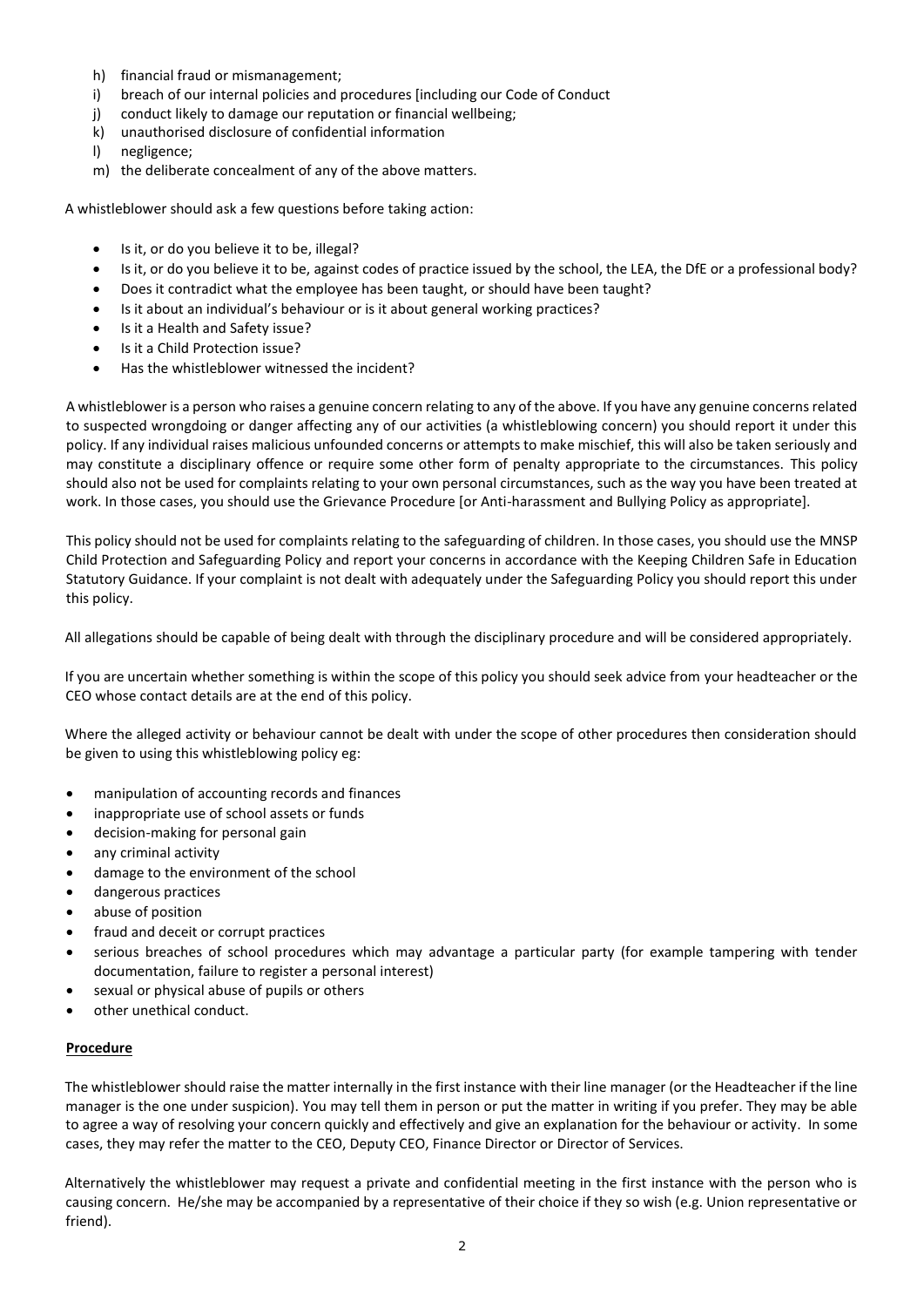All matters will be treated in strict confidence and anonymity will be respected wherever possible. Written, dated and signed supporting evidence and statements should always be taken to any meetings if possible.

**Alternatively if the whistleblower considers the matter too serious or sensitive to raise within the internal environment of the school or you feel that your line manager or the Headteacher has not addressed your concern the matter should be directed in the first instance to the CEO or if the concern relates to the CEO please direct your concern to the Chair of the Trust via the Clerk, Sharon Crane.**

#### **How will the matter be progressed?**

A meeting will be arranged with you as soon as possible to discuss your concern. You may bring a representative (e.g. a colleague or trade union representative) to any meetings under this policy. Your companion must respect the confidentiality of your disclosure and any subsequent investigation.

A written summary of your concern will be prepared and we will provide you with a copy after the meeting. We will also aim to give you an indication of how we propose to deal with the matter.

The individual(s) in receipt of the information or allegation (the investigating officer(s)) will carry out a preliminary investigation. This will seek to establish the facts of the matter and assess whether the concern has foundation and can or should be resolved internally. The initial assessment may identify the need to involve third parties to provide further information, advice or assistance, for example involvement of other members of school staff, the school's external auditors, legal or personnel advisors, the police or the DfE.

Records will be kept of work undertaken and actions taken throughout the investigation. The investigating officer(s), possibly in conjunction with the Chair of Governors or nominee, will consider how best to report the findings and what corrective action needs to be considered. This may include some form of disciplinary action and/or third party referral such as the police.

We will aim to keep you informed of the progress of the investigation and its likely timescale. However, sometimes the need for confidentiality may prevent us giving you specific details of the investigation or any disciplinary action taken as a result. You should treat any information about the investigation as confidential.

Depending on the nature of the concern or allegation and whether or not the investigating officer considers there to be a case to answer, the disciplinary procedure may be applied. In such cases any disciplinary action will be considered by the dismissal committee and if appropriate the dismissal appeals committee of the Governing Body. Where a case is proven on the balance of probability the matter will be reported to the full Governing Body, and where appropriate the DfE and GTC.

If the whistleblower is dissatisfied with the conduct of the investigation or resolution of the matter or has genuine concerns that the matter has not been handled appropriately, the concerns may be raised with the Chair of Governors or, for financial impropriety, the school's Responsible Officer.

The law recognises that in some circumstances it may be appropriate for you to report your concerns to an external body such as a regulator. It will very rarely if ever be appropriate to alert the media. We strongly encourage you to seek advice before reporting a concern to anyone external. The independent whistleblowing charity, Protect, operates a confidential helpline. They also have a list of prescribed regulators for reporting certain types of concern. Their contact details are at the end of this policy.

Whistleblowing concerns usually relate to the conduct of our staff, but they may sometimes relate to the actions of a third party, such as a parent, carer, supplier, service provider, external professional or volunteer. In some circumstances the law will protect you if you raise the matter with the third party directly. However, we encourage you to report such concerns internally first. You should contact your line manager, headteacher or one of the other individuals set out at the end of this policy.

#### **Confidentiality**

We hope that staff will feel able to voice whistleblowing concerns openly under this policy. However, if you want to raise your concern confidentially, we will make every effort to keep your identity secret. If it is necessary for anyone investigating your concern to know your identity, we will discuss this with you.

We do not encourage staff to make disclosures anonymously. Proper investigation may be more difficult or impossible if we cannot obtain further information from you. It is also more difficult to establish whether any allegations are credible.